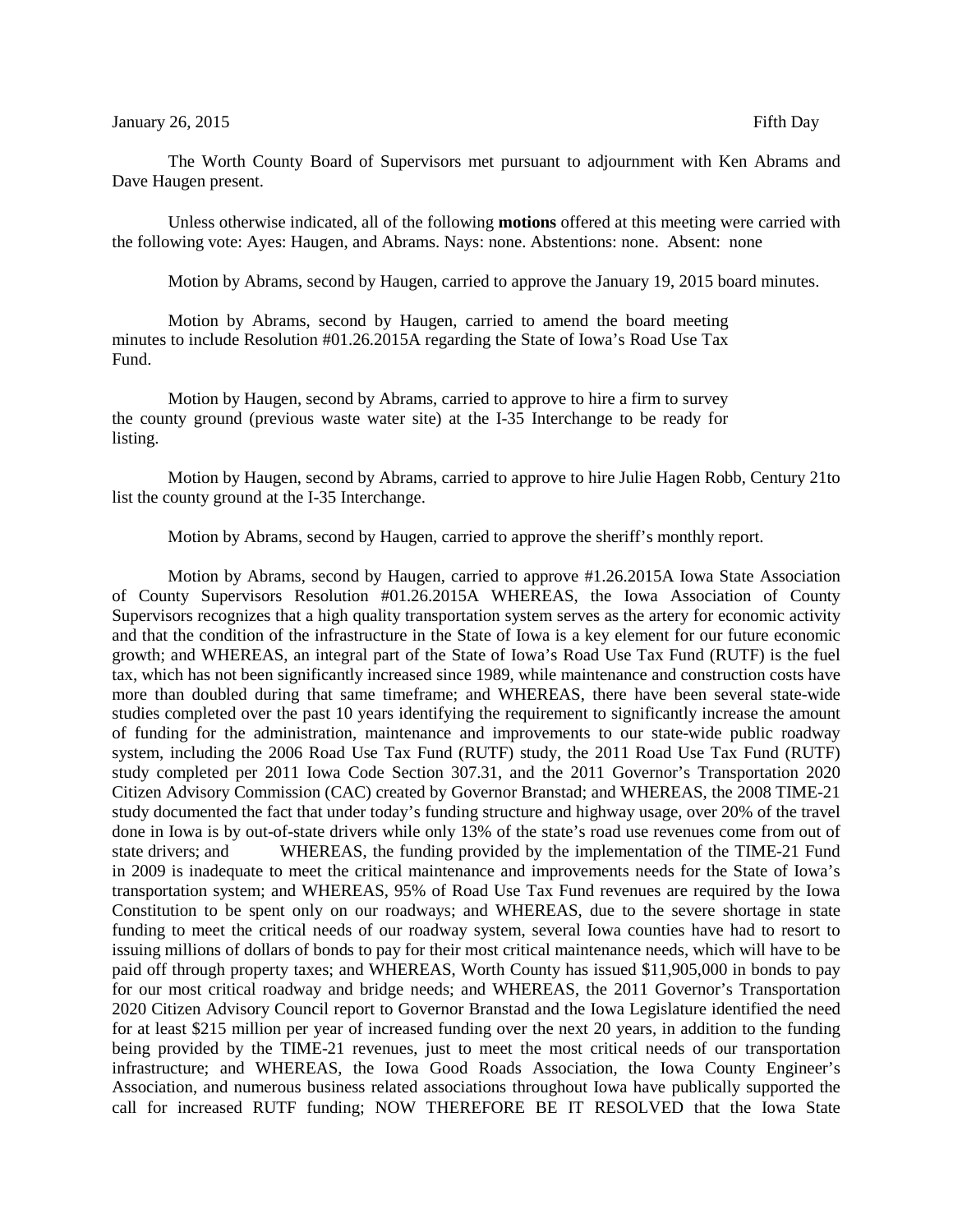Association of County Supervisors and the Worth County Board of Supervisors strongly encourages the implementation a long-term, sustainable transportation funding solution to address the critical needs of our infrastructure system.

- 1. Provide adequate state-wide funding to offset the projected shortfall for our most critical needs of over \$215 million annually through an increase of the motor fuel tax revenues.
- 2. Enable the Iowa Department of Transportation to provide primary highway funds to counties and cities in lieu of federal funds, providing increased efficiencies for state and local governments.
- 3. Increase the permit fee for oversize/overweight vehicles.
- 4. New funding should be distributed consistent with the Road Use Tax Fund distribution formula.

And, BE IT ALSO RESOLVED that the Iowa State Association of County Supervisors and the Worth County Board of Supervisors support the ongoing evaluation of creative, supplemental solutions to increased RUTF funding. Resolved this 26 day of January, 2015 Authorized by the Worth County Supervisors: Ken Abrams, Worth County Supervisor, Co-Chair; Dave Haugen, Worth County Supervisor Attest: Jacki Backhaus, County Auditor

Motion by Abrams, second by Haugen, carried to table Resolution #01.26.2015 – Policy Regarding the Mitigation of Converted Farmed Wetlands in Benefited Areas of Drainage District Improvement Projects in Worth County.

The following claims were approved:

| Mileage-Sup    | 372.36    |
|----------------|-----------|
| Service-It/Gis | 24.82     |
| Fuel-Eng       | 13,225.06 |
| Service-Shf    | 259.11    |
| Service-Gsr    | 44.50     |
| Supplies-Shf   | 27.45     |
| Service-Phd    | 18.00     |
| Reimb-Aud      | 548.14    |
| Supplies-Eng   | 57.00     |
| Fuel-Eng       | 27,702.10 |
| Reimb-Eng      | 396.76    |
| Rent-Vaf       | 250.00    |
| Supplies-Shf   | 176.56    |
| Parts-Shf      | 144.52    |
| Supplies-Eng   | 542.07    |
| Service-Eng    | 452.68    |
| Equip-Aud      | 1,337.50  |
| Service-Eng    | 62.77     |
| Service-Con    | 30.60     |
| Supplies-Eng   | 771.69    |
| Service-Ndp    | 3,000.00  |
| Reimb-Mha      | 75,000.00 |
| Parts-Eng      | 1,182.00  |
| Supplies-Shf   | 28.60     |
| Parts-Eng      | 254.12    |
| Service-Ema    | 29.70     |
| Rock-Con       | 740.62    |
| Supplies-Con   | 1,094.63  |
| Parts-Eng      | 28.68     |
|                |           |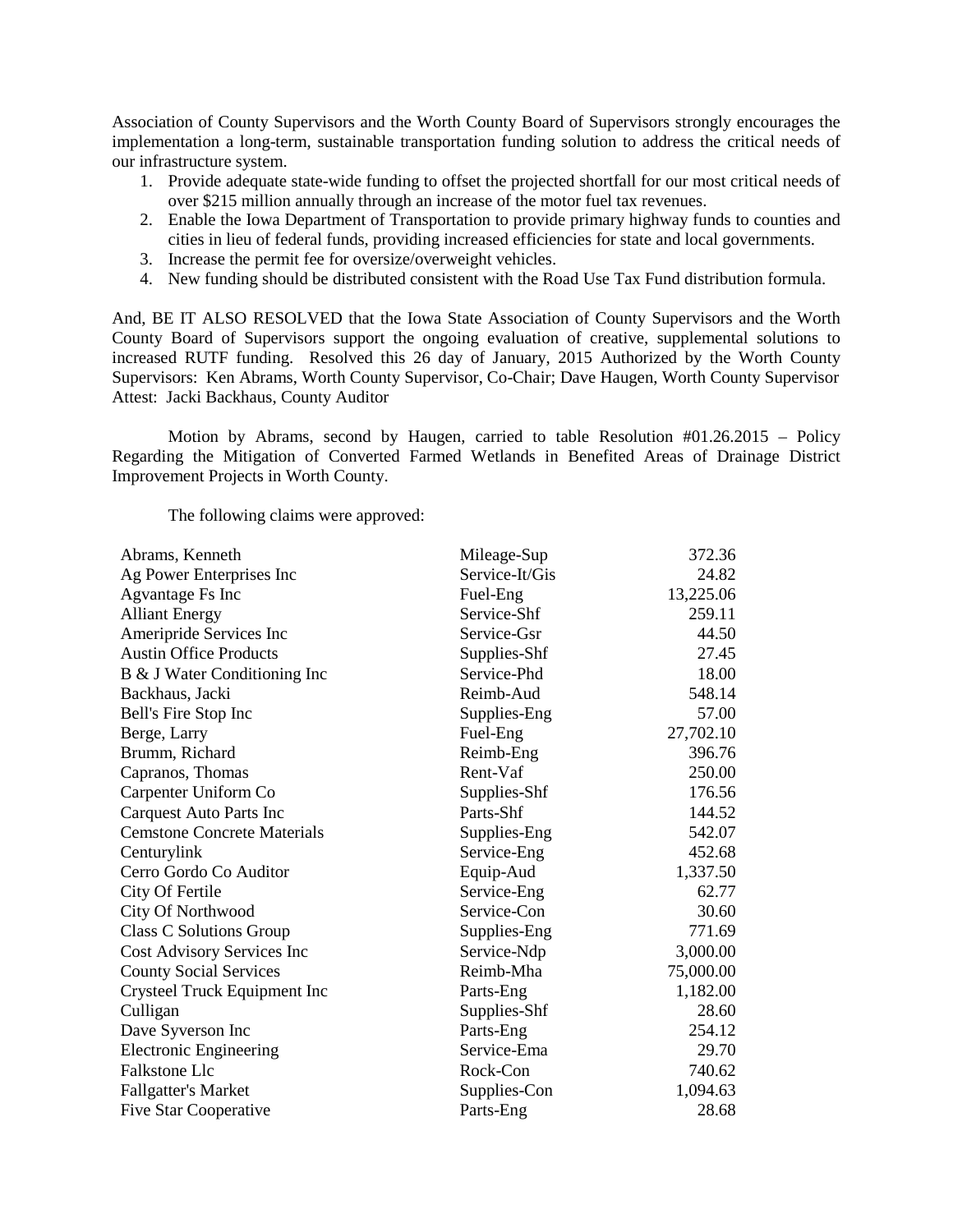| Greve Law Office                    | Rent-Aty               | 350.00           |
|-------------------------------------|------------------------|------------------|
| Greve, Jeff                         | Mileage-Aty            | 36.40            |
| Hackbart, Philip E.                 | Mileage-Vaf            | 12.48            |
| <b>Hanlontown Fire Dept</b>         | Equip-E911             | 2,000.00         |
| Hanson, Jacob                       | Reimb-Trs              | 237.79           |
| Hartman, Renee                      | Service-Aud            | 23.82            |
| Haugen, David                       | Mileage-Sup            | 97.24            |
| <b>Heartland Power Coop</b>         | Service-Shf            | 4,076.55         |
| Heiken, David                       | Parts-Eng              | 464.28           |
| Herweyer, Debra R                   | Mileage-Vaf            | 10.92            |
| Hurd, Thomas R                      | Service-Phd            | 845.00           |
| Ia Workforce Development            | Unempl Ins             | 1,097.84         |
| Identisys Inc                       | Supplies-Shf           | 337.58           |
| <b>Interstate Motor Trucks Inc</b>  | Parts-Eng              | 141.33           |
| Isac                                | Edu-Aud                | 160.00           |
| Isac Group Health                   | <b>Health Ins Prem</b> | 56,497.00        |
| Iscta                               | Dues-Trs               | 325.00           |
| Joe's Collision & Performance       | Service-Shf            | 218.81           |
| <b>Johnson Vinyl Graphics</b>       | Supplies-Eng           | 80.00            |
| Johnson, Harold H                   | Rent-Phd               | 1,000.00         |
| Johnson, Teresa                     | Mileage-Phd            | 45.00            |
| Jones, Jody                         | Reimb-Asr              | 229.17           |
| Knudtson, Kirby                     | Service-Shf            | 109.30           |
| <b>Larry Elwood Construction</b>    |                        | 89.92            |
| <b>Lawson Products Inc</b>          | Parts-Eng              |                  |
| Lexisnexis                          | Supplies-Eng           | 910.39<br>137.00 |
|                                     | Service-Aty            |                  |
| Liberty Tire Recycling Llc          | Service-Eng            | 199.33           |
| <b>Manly Junction Signal</b>        | Service-Con            | 641.66           |
| Marco Inc                           | Service-Shf            | 158.87           |
| Mediacom                            | Service-Gsr            | 257.63           |
| Melby, Ruth                         | Mileage-Mha            | 57.72            |
| Mireles, Sandra                     | Mileage-Mha            | 386.36           |
| Murphy Tractor & Equipment          | Parts-Eng              | 149.92           |
| Myli, Diane                         | Mileage-Phd            | 11.15            |
| <b>Nacyso</b>                       | Dues-Vaf               | 30.00            |
| <b>Next Generation Technologies</b> | Service-Mha            | 460.00           |
| No Ia Mercy Clinics                 | Service-Shf            | 131.00           |
| Northwood Anchor Inc                | Service-Trs            | 917.56           |
| Northwood Electric Inc              | Supplies-Eng           | 10.40            |
| Northwood True Value                | Supplies-Shf           | 393.14           |
| Northwoods State Bank               | Ach Fees-Dap&Trs       | 264.95           |
| Olson, Teresa                       | Reimb-Rec              | 406.14           |
| Paetec                              | Service-Eng            | 16.36            |
| Peopleservice Inc                   | Service-San            | 14,313.00        |
| Prazak, Edie                        | Mileage-Phd            | 24.50            |
| Pritchard's Of Northwood Inc        | Service-Phd            | 185.45           |
| Pronto Market Of Fertile Llc        | Fuel-Eng               | 214.17           |
| Rapids Reproductions, Inc           | Supplies-Eng           | 60.17            |
| Reyerson, Jessica                   | Mileage-Phd            | 19.25            |
| Rohne, Joel                         | Mileage-It/Gis         | 160.16           |